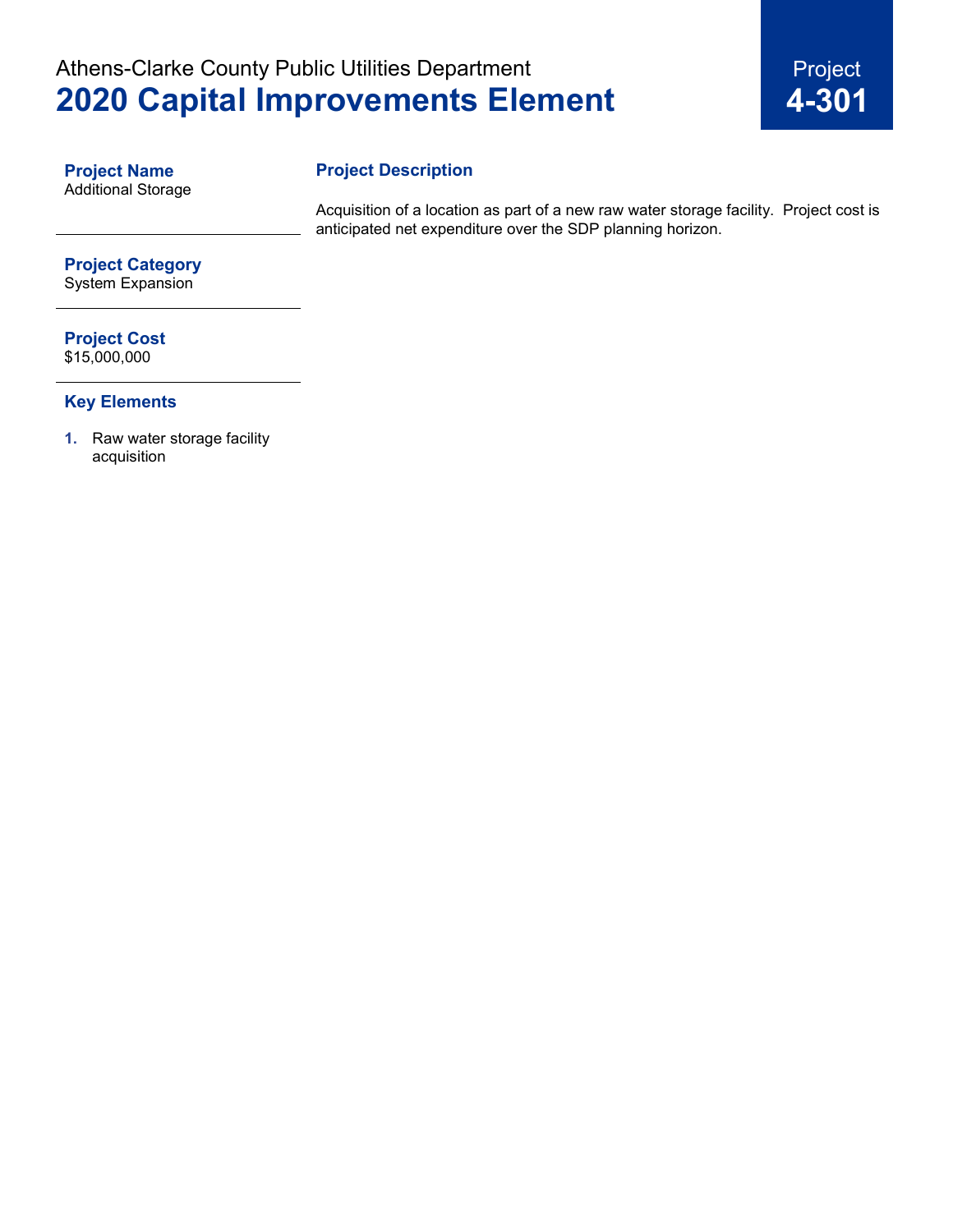# Athens-Clarke County Public Utilities Department **2020 Capital Improvements Element**

# Project **4-302**

#### **Project Name**

Atlanta Highway Elevated Storage Tank and Booster Pump Station

#### **Project Category**

System Expansion

**Project Cost** \$8,000,000

#### **Key Elements**

**1.** Replace existing elevated storage tank and booster pump station



#### **Project Description**

Demolish the existing 500,000-gallon elevated storage tank and booster pump station and replace with a larger elevated storage tank and a booster pump station to develop a high pressure zone in the western portion of Athens-Clarke County.